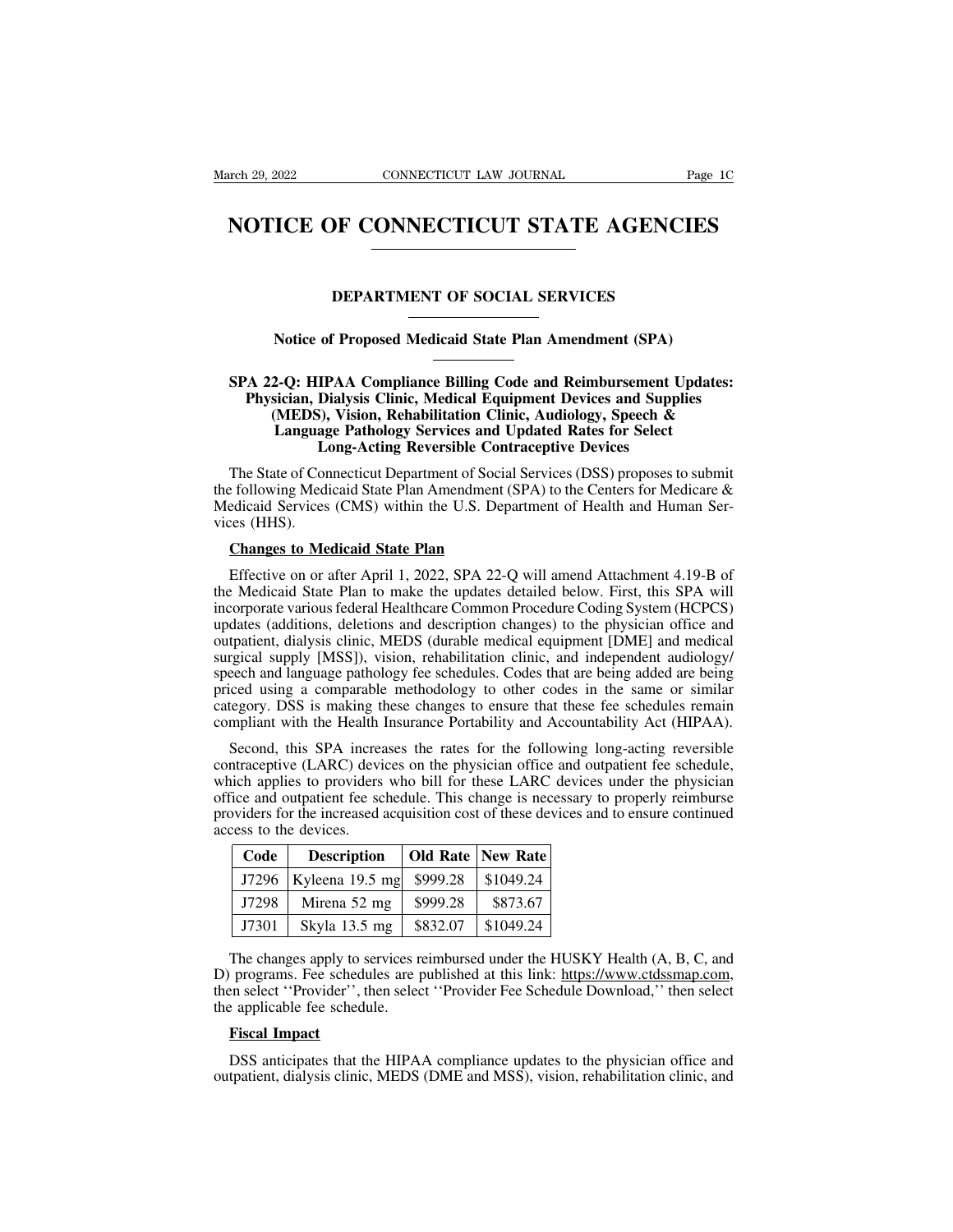Page 2C CONNECTICUT LAW JOURNAL March 29, 2022<br>independent audiology/speech and language pathology fee schedules are not likely<br>to change annual aggregate expenditures in State Fiscal Year (SFY) 2022 and SFY<br>2023. The connect connect change and alternative method of the select I ARC devices on the property consistent and aggregate expenditures in State Fiscal Year (SFY) 2022 and SFY 2023. 2023.

ge 2C CONNECTICUT LAW JOURNAL March 29, 2022<br>dependent audiology/speech and language pathology fee schedules are not likely<br>change annual aggregate expenditures in State Fiscal Year (SFY) 2022 and SFY<br>23.<br>DSS estimates tha independent audiology/speech and language pathology fee schedules are not likely<br>to change annual aggregate expenditures in State Fiscal Year (SFY) 2022 and SFY<br>2023.<br>DSS estimates that increasing the rates for the select independent audiology/speech and language pathology fee schedules are not like<br>to change annual aggregate expenditures in State Fiscal Year (SFY) 2022 and SI<br>2023.<br>DSS estimates that increasing the rates for the select LAR External and approximately and anguage pathology is eschedule:<br>
change annual aggregate expenditures in State Fiscal Year (SFY)<br>
23.<br>
DSS estimates that increasing the rates for the select LARC of<br>
ysician office and outpa

23.<br>
DSS estimates that increasing the rates for the select LARC devices on the<br>
ysician office and outpatient fee schedule will increase annual aggregate expendi-<br>
es by approximately \$19,023 in SFY 2022 and \$114,137 in S DSS estimates that increasing the rates for the select LARC devices on the physician office and outpatient fee schedule will increase annual aggregate expenditures by approximately \$19,023 in SFY 2022 and \$114,137 in SFY 2 Designates that increasing the rates for the select EARC devices on the<br>physician office and outpatient fee schedule will increase annual aggregate expendi-<br>tures by approximately \$19,023 in SFY 2022 and \$114,137 in SFY 20 physician office and outpatient ree schedule with increase and<br>tures by approximately \$19,023 in SFY 2022 and \$114,13<br>**Obtaining SPA Language and Submitting Comment**<br>The proposed SPA is posted on the DSS website at this 1<br> **Obtaining SPA Language and Submitting Comments**<br>The proposed SPA is posted on the DSS website at this link: https://portal.ct.gov/<br>SS/Health-And-Home-Care/Medicaid-State-Plan-Amendments. The proposed SPA<br>ay also be obtain

The proposed SPA is posted on the DSS website at this link: https://portal.ct.gov/<br>DSS/Health-And-Home-Care/Medicaid-State-Plan-Amendments. The proposed SPA<br>may also be obtained at any DSS field office, at the Town of Vern The proposed SPA is posted on the DSS website at this link: https://portal.ct.gov/<br>DSS/Health-And-Home-Care/Medicaid-State-Plan-Amendments. The proposed SPA<br>may also be obtained at any DSS field office, at the Town of Vern **DSS/Health-And-Home-Care/Medicaid-State-Plan-Amendments**. The proposed SPA may also be obtained at any DSS field office, at the Town of Vernon Social Services Department, or upon request from DSS (see below).<br>To request a may also be obtained at any DSS field office, at the Town of Vernon Social Services<br>Department, or upon request from DSS (see below).<br>To request a copy of the SPA from DSS or to send comments about the SPA, please<br>email: <u></u> Department, or upon request from DSS (see below).<br>
To request a copy of the SPA from DSS or to send comments about the SPA, please<br>
email: <u>Public.Comment.DSS@ct.gov</u> or write to: Department of Social Services,<br>
Medical Po To request a copy of the SPA from DSS or to send comments about the SPA, please email: <u>Public.Comment.DSS@ct.gov</u> or write to: Department of Social Services, Medical Policy Unit, 55 Farmington Avenue, 9th Floor, Hartford, nail: <u>Public.Comment.DSS@ct.gov</u> or write to: Department of Social Services, edical Policy Unit, 55 Farmington Avenue, 9th Floor, Hartford, CT 06105. Please ference "SPA 22-Q: HIPAA Compliance Billing Code and Reimburseme Medical Policy Unit, 55 Farmington Avenue, 9th Floor, Hartford, CT 06105. Please<br>reference "SPA 22-Q: HIPAA Compliance Billing Code and Reimbursement<br>Updates: Physician, Dialysis Clinic, Medical Equipment Devices and Suppl reference "SP<br>
Updates: Phys<br>
(MEDS), Visio<br>
Services and Up<br>
Anyone may<br>
must be receiv<br>
13, 2022.

Example 20 Rates for Select Long-Acting Reversible Contraceptive Development about this SPA. Written complex and DSS written comments about this SPA. Written complex and DSS at the above contact information no later than<br> received by DSS at the above contact information no later than Ap<br> **Notice of Proposed Medicaid State Plan Amendment (SPA)**<br>
Notice of Proposed Medicaid State Plan Amendment (SPA)<br>
2. St. Nursing Easility Peimbursement Tem

## **SPA 22-S: Nursing Facility Reimbursement – Temporary Rate Increase and<br>
References of Proposed Medicaid State Plan Amendment (SPA)<br>
SPA 22-S: Nursing Facility Reimbursement – Temporary Rate Increase and<br>
Rate Increase for RATE INCREAST OF SOCIAL SERVICES**<br> **Rate Increase Medicaid State Plan Amendment (SPA)**<br> **Rate Increase for Health and Pension Benefits**<br> **Rate Increase for Health and Pension Benefits**<br> **CONS** proposes to<br> **Rate Increase**

Notice of Proposed Medicaid State Plan Amendment (SPA)<br>
SPA 22-S: Nursing Facility Reimbursement – Temporary Rate Increase and<br>
Rate Increase for Health and Pension Benefits<br>
The State of Connecticut Department of Social S Notice of Proposed Medicaid State Plan Amendment (SPA)<br>
SPA 22-S: Nursing Facility Reimbursement – Temporary Rate Increase and<br>
Rate Increase for Health and Pension Benefits<br>
The State of Connecticut Department of Social S SPA 22-S: Nursing Facility Reimbursement – Temporary Rate Increase and<br>Rate Increase for Health and Pension Benefits<br>The State of Connecticut Department of Social Services (DSS) proposes to submit<br>the following Medicaid St **SPA 22-S: Nurs**<br> **R**<br>
The State of Conte<br>
the following Medi<br>
Medicaid Services<br>
vices (HHS).<br>
Changes to Me **Changes 19 SPA 22-3: Nursing Facinty Reinbursement**<br> **Changes for Health and I**<br>
The State of Connecticut Department of Social set of Connecticut Department of Social set<br>
redicaid Services (CMS) within the U.S. Departies The State of Connecticut Department of Social Services (DSS) proposes to submit<br>
Effective on the dicaid State Plan Amendment (SPA) to the Centers for Medicare &<br>
edicaid Services (CMS) within the U.S. Department of Health The state of Connecticut Department of Social Services (DSS) proposes to storm<br>the following Medicaid State Plan Amendment (SPA) to the Centers for Medicare &<br>Medicaid Services (CMS) within the U.S. Department of Health an

The following Medical State Fr<br>
Medicaid Services (CMS) with<br>
vices (HHS).<br> **Changes to Medicaid State**<br>
Effective on the dates listed<br>
the Medicaid State Plan to ma<br>
services described below.<br>
First, effective for dates o

ces (HHS).<br> **Changes to Medicaid State Plan**<br>
Effective on the dates listed below, SPA 22-S will amend Attachment 4.19-D of<br>
Expedicaid State Plan to make the updates to the payment for nursing facility<br>
rvices described b **Changes to Medicaid State Plan**<br>
Effective on the dates listed below, SPA 22-S will amend Attachment 4.19-D of<br>
the Medicaid State Plan to make the updates to the payment for nursing facility<br>
services described below.<br> **Effective on the dates listed below, SPA 22-S will amend Attachment 4.19-D of** the Medicaid State Plan to make the updates to the payment for nursing facility services described below.<br>First, effective for dates of servi Effective on the dates listed below, SPA 22-S will amend Attachment 4.19-D of<br>the Medicaid State Plan to make the updates to the payment for nursing facility<br>services described below.<br>First, effective for dates of service the Medicaid State Plan to make the updates to the payment for nursing facility services described below.<br>
First, effective for dates of services from April 1, 2022 through May 31, 2022, this SPA will implement a ten perc services described below.<br>
First, effective for dates of services from April 1, 2022 through May 31, 2022,<br>
this SPA will implement a ten percent (10%) temporary rate increase for nursing<br>
facilities. This rate increase ap First, effective for dates of services from A<br>this SPA will implement a ten percent  $(10\%)$ <br>facilities. This rate increase applies to the base<br>does not compound any other rate increases ef<br>this change is to recognize temp s SPA will implement a ten percent (10%) temporary rate increase for nursing cilities. This rate increase applies to the base rate in effect on June 30, 2021 and es not compound any other rate increases effective July 1, 2 facilities. This rate increase applies to the base rate in effect on June 30, 2021 and<br>does not compound any other rate increases effective July 1, 2021. The purpose of<br>this change is to recognize temporary increased costs does not compound any other rate increases effective July 1, 2021. The purpose of this change is to recognize temporary increased costs and impacts to nursing facilities, including those due to the Coronavirus Disease 2019